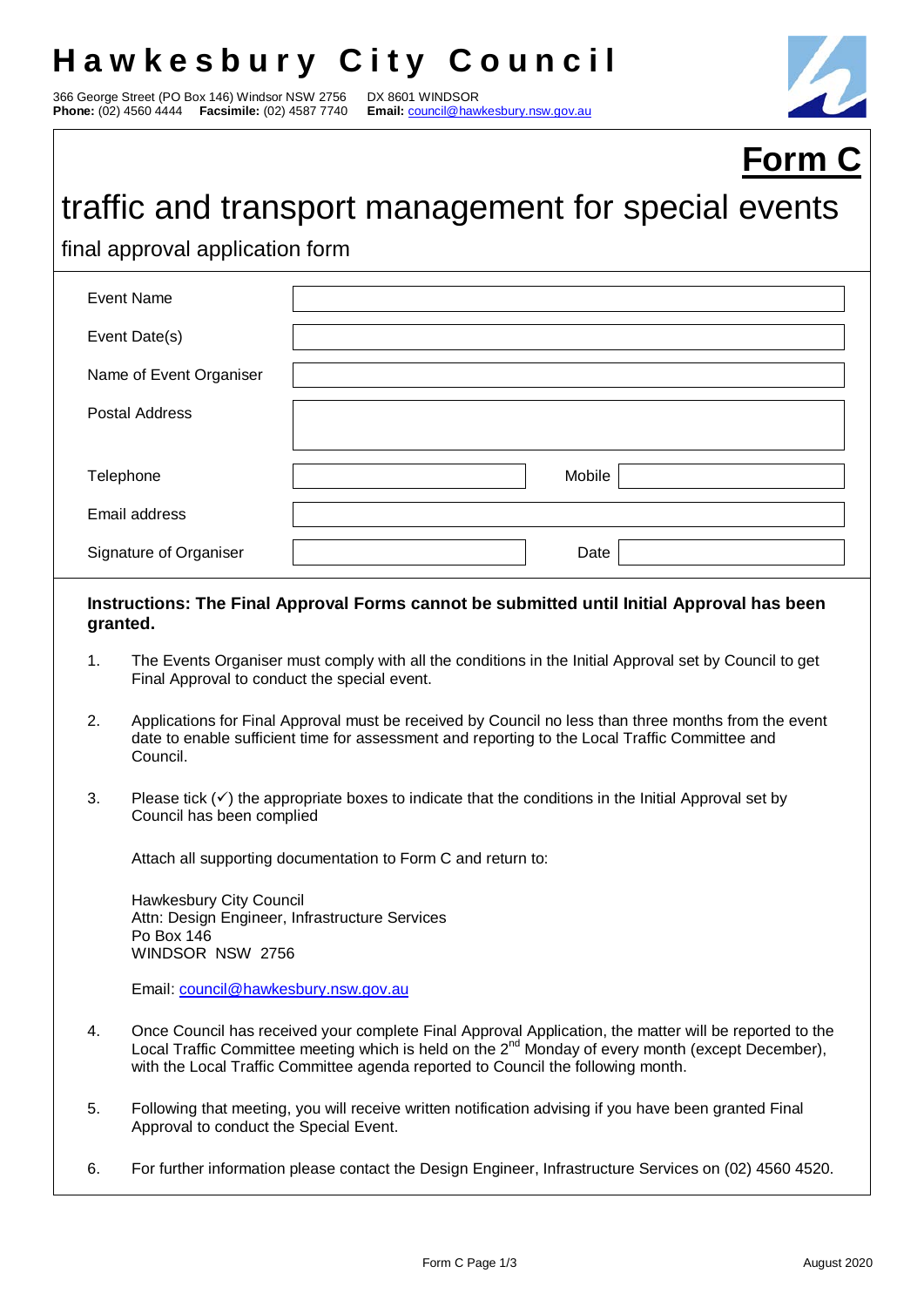

| Please tick the appropriate responses to the item below (select one per line item).                  |                       |                                                                          |                           |             |  |  |
|------------------------------------------------------------------------------------------------------|-----------------------|--------------------------------------------------------------------------|---------------------------|-------------|--|--|
| <b>Description of documents required</b>                                                             |                       | Is a copy of the document enclosed?<br>(Note: PS = Previously Submitted) | <b>Comments</b>           |             |  |  |
| An overall Risk Assessment for<br>the whole event                                                    | $\Box$ Yes            | $\Box$ No                                                                | $\neg$ PS                 | $\n  N/A\n$ |  |  |
| Approval from NSW Police                                                                             | $\bigcap$ Yes         | $\Box$ No                                                                | <b>PS</b><br>$\mathsf{L}$ | $\Box$ N/A  |  |  |
| Approval from RMS - Traffic related                                                                  | $\Box$ Yes            | $\Box$ No                                                                | $\square$ PS              | $\Box$ N/A  |  |  |
| Transport Management plan (TMP)                                                                      | $\Box$ Yes            | $\Box$ No                                                                | <b>PS</b><br>l I          | N/A         |  |  |
| Traffic Control Plan (TCP)                                                                           | $\sqcap$ Yes          | $\square$ No                                                             | $\Box$ PS                 | $\neg$ N/A  |  |  |
| <b>Public Liability Policy</b><br>(\$10,000,000/\$20,000,000)                                        | Yes<br>$\blacksquare$ | $\Box$ No                                                                | <b>PS</b><br>. .          | $\Box$ N/A  |  |  |
| Approval from RMS - Maritime related                                                                 | $\Box$ Yes            | $\Box$ No                                                                | <b>PS</b><br>LΙ           | $\neg$ N/A  |  |  |
| Approval from the Office of<br><b>Environment and Heritage</b>                                       | $\sqcap$ Yes          | $\Box$ No                                                                | ∃PS                       | $\Box$ N/A  |  |  |
| Approval from the RSPCA                                                                              | $\Box$ Yes            | $\Box$ No                                                                | $\neg$ PS                 | N/A         |  |  |
| Approval from the National Parks &<br><b>Wildlife Services</b><br>(Office of Environment & Heritage) | $\Box$ Yes            | $\Box$ No                                                                | $\Box$ PS                 | $\Box$ N/A  |  |  |
| Approval from Council's Parks &<br><b>Recreation Section</b>                                         | $\Box$ Yes            | $\Box$ No                                                                | $\Box$ PS                 | $\Box$ N/A  |  |  |
| Approval from Council's Corporate<br>Services & Governance Section                                   | $\exists$ Yes         | No                                                                       | $\Box$ PS                 | $\n  N/A\n$ |  |  |
| Approval from the NSW Department<br>of Primary Industries                                            | $\Box$ Yes            | □ No                                                                     | $\bigcap$ PS              | TN/A        |  |  |